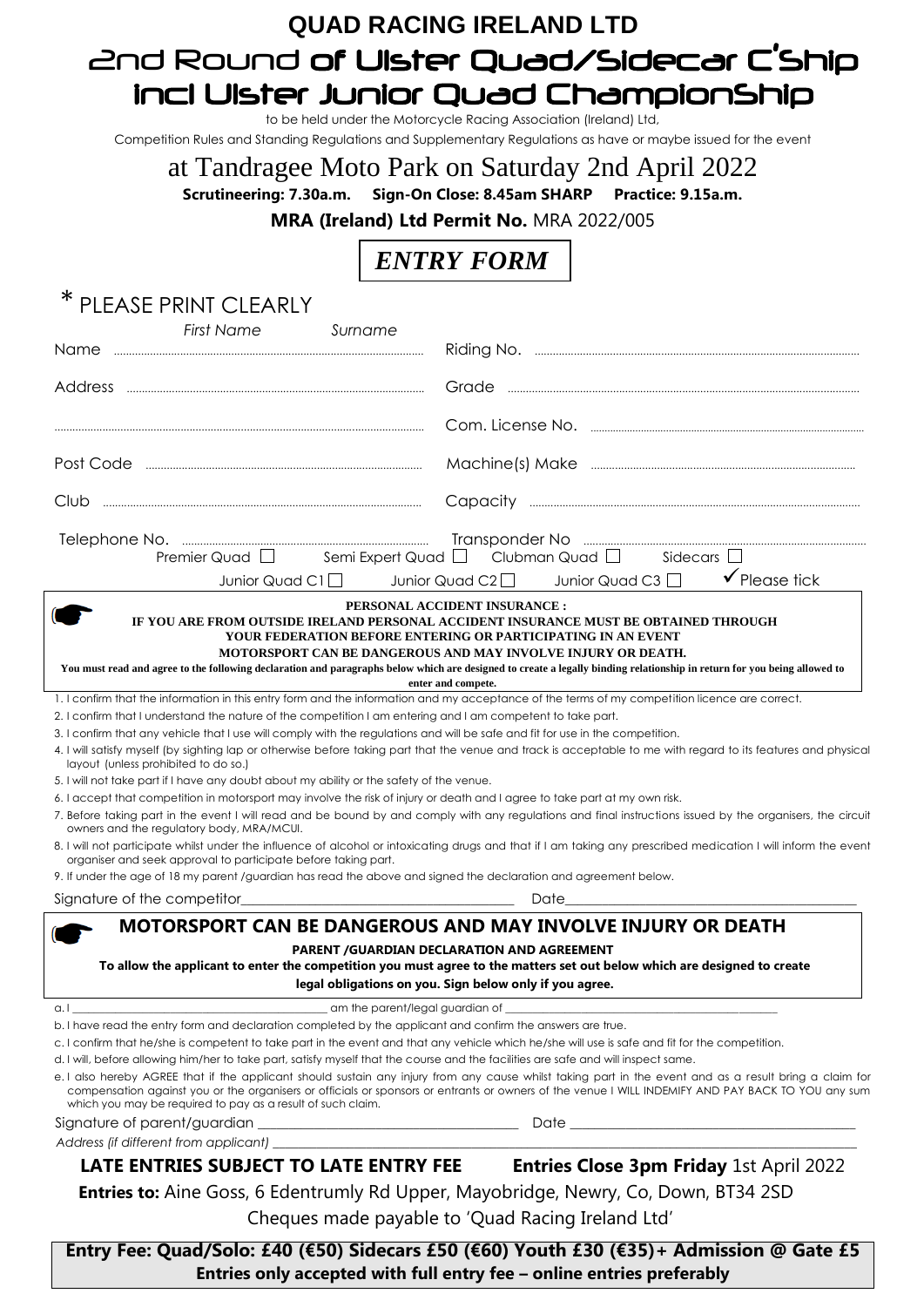## **QUAD RACING IRELAND LTD**

# 2 nd Round of Ulster Quad/Sidecar C'Ship incl Ulster Junior Quad ChampionShip

to be held under the Motorcycle Racing Association (Ireland) Ltd,

Competition Rules and Standing Regulations and Supplementary Regulations as have or maybe issued for the event

at Tandragee Moto Park on Saturday 2nd April 2022 **Scrutineering: 7.30a.m. Sign-On Close: 8.45am SHARP Practice: 9.15a.m. MRA (Ireland) Ltd Permit No.** MRA 2022/005

## **SUPPLEMENTARY REGULATIONS**

## **1. Jurisdiction**

The event will be held under the Motorcycle Racing Association (Ireland) Ltd Competition Rules and Standing Regulations including any Supplementary Regulations as have or may be issued for the event.

## **2. Eligibility**

The event is open to riders competing on quad, sidecar or solo motorcycles who are holding a current competition license issued by the MRA and MCUI (SC)., A.C.U. or S.A.C.U. & Continental FMN's

### **3. Stewards of the Meeting:**

MRA Steward TBC Club Steward TBC

### **4. Officials**

Clerk of Course Gordon Gilchrist Assistant Clerk of Course TBC Child Protection Officer **TBC** Chief Flag Marshall/Incident Officer TBC/TBC Secretary of Meeting The Coss Aine Goss



6 Edentrumly Rd Upper, Mayobridge, Newry, Co. Down, BT34 2SD

## **5. Events**

PREMIER QUADS incl SEMI EXPERT QUADS 18 MINUTES +1 LAP CLUBMAN QUADS 15 MINUTES +1 LAP SIDECAR ULSTER CHAMP 15 MINUTES +1 LAP JUNIOR QUAD CLASS 1 (50cc OPEN) 7 MINUTES + 1 LAP JUNIOR QUAD CLASS 2 (80cc Standard/100cc OPEN) 9 MINUTES + 1 LAP JUNIOR QUAD CLASS 3 (200cc 2s/250cc 4s) 12 MINUTES + 1 LAP

### **6. Entries**

These must be made on an Official Entry Form completed in every detail and accompanied by the Full Entry Fee. Entry fees will only be returned in the event of the meeting being cancelled. The promoters reserve the right to refuse any entry or to return any entry already received. Entries close on **3.00 p.m. Friday 1st April 2022**

## **7. Riders Briefing**

All riders should attend the riders briefing for final instructions prior to commencing practice. Social Distancing to be adhered to and face masks worn.

### **8. Practice**

Drivers must complete at least one lap of the course in practice which will be run in a controlled manner for a period between 9.00 and 11.00am (Approx.)

## **9. Riding in the Paddock**

Riding in the paddock is **not** permitted. Machines must be pushed to the holding area prior to a race & when exiting the circuit riders must dismount their machine & wheel it back to their vehicle